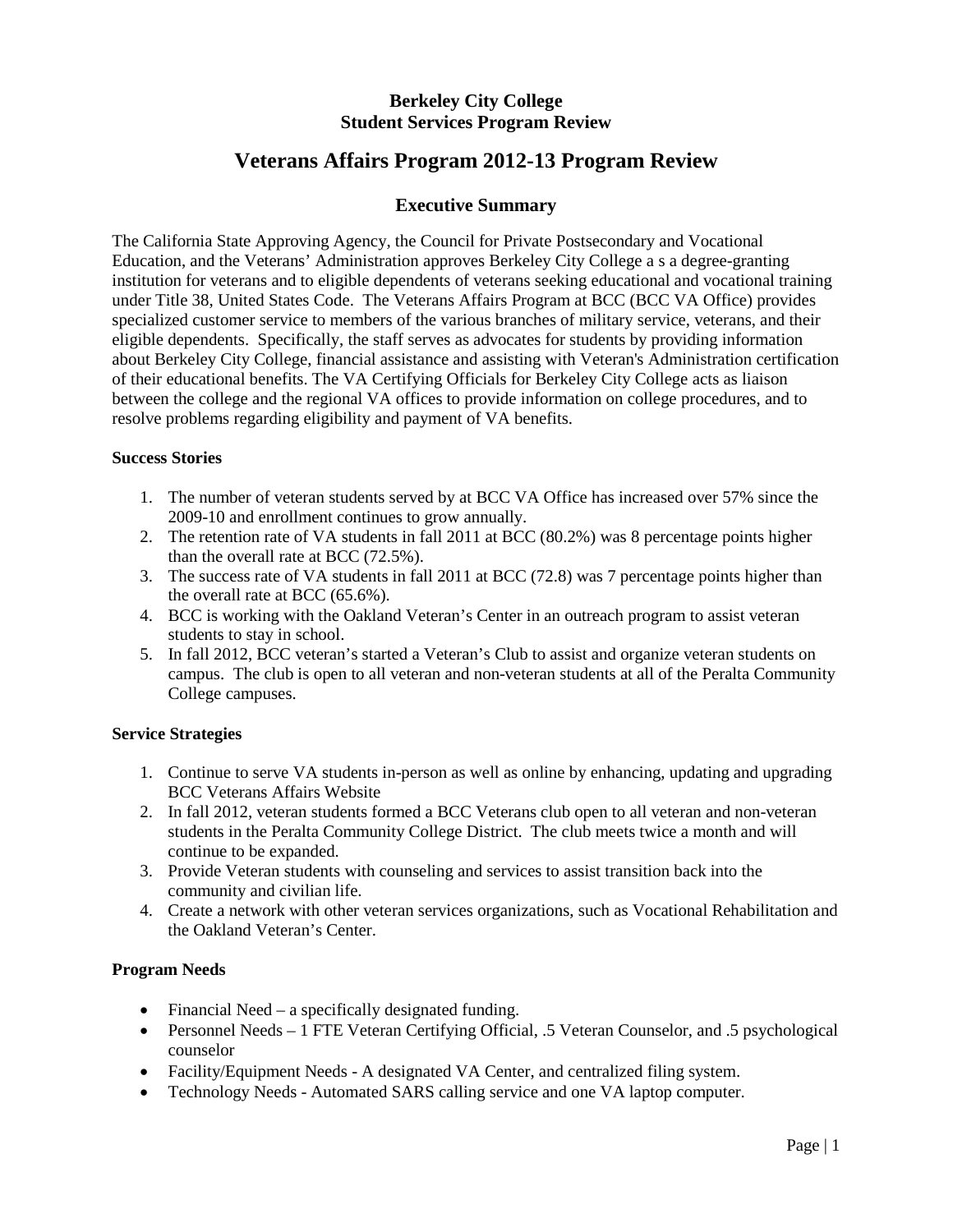### **I. Background Information**

#### A. Describe the Veteran Program

1. The Unit

The Veterans Affairs program is located on the second floor of the college. The office is open Monday through Friday from 8:30 a.m. to 4:30 p.m. The Program serves the Veterans and their eligible dependents with their educational benefits. We assist with all chapters and branches of the military. Due to the increase of veteran students in fall 2012, the Student Services Specialist has expanded VA services from a .5 to a .75 FTE position. This position serves as the Veteran's Coordinator and Certifying Official. There is also a .50 FTE, an increase from .25 in 2009-10, VA Counselor who also provides professional counseling and assists students with their Educational Planning.

2. History

Berkeley City College was formerly Vista Community College, founded in April 1974 as the fourth of the Peralta Community College District's community colleges. In June 2006, Vista Community College's name was changed to Berkeley City College and has consistently grown in full-time equivalent students (FTES) holding a proud title of the second largest college in the Peralta District. With a growing diverse student population comes also a dually growing diverse counseling department. In the summer of 2008, the District implemented the PeopleSoft database system, in order to stay up on current trends for collecting student data and providing students with a friendly streamline to access their records and registration online.

3. Purposes and Needs Assessed

Personnel Needs:

- Due to the increase of veteran students, the Student Services Specialist has reallocated the services from .5 to.75 position at the expense of services to other students, including general counseling. The personnel need has a potential to increase to a 1.0 position by the end of this fiscal year.
- Increased counseling staff with at least one other counselor trained for veteran services needs
- Psychological Services Counselor responsive to the needs of students with psychological disabilities
- Training for current Veteran Certifying Official and Veteran Counselor.

Equipment Needs:

- One laptop for VA student worker to use in VA office along with certifying official to assist with verifying VA student enrollment and various office tasks.
- One file cabinet to store all VA files in one location
- Ergonomic furniture/chairs

Technology/Software Needs:

- Electronic imaging software to increase communication through interdepartmental communication
- SARS self sign-in for drop in counseling for veteran students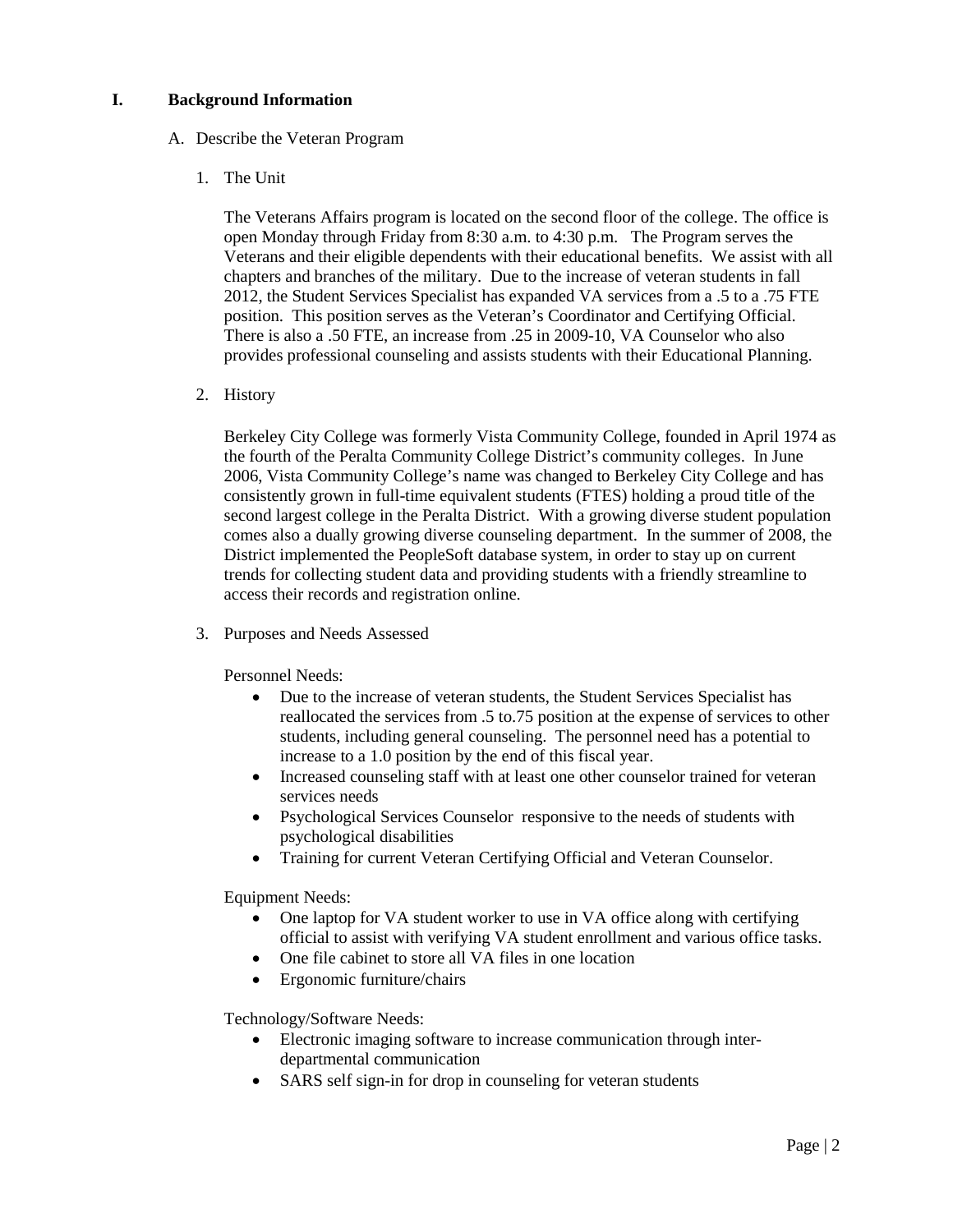4. Current Components

Currently, at BCC, there is one .75 FTE classified staff person and .50 FTE counseling faculty supporting Veterans and their dependents receiving benefits via BCC.

B. Describe unique aspects of the program

BCC is committed to the Veterans in assisting them with achieving their educational goal, maintain program requirements and keeping them informed of changes and updates. Confidential and competent one-on-one academic and personal counseling are available to all enrolled and prospective veteran/dependent students provided by an experienced, multicultural and multilingual counseling staff.

This program has no designated funding to support services. Veteran's services are currently supported under the general fund. Other areas of student services have been affected by the increase of veteran student services due to a lack of funding available. The need to increase staffing in both classified and faculty in veteran affairs has taken away from other areas that require resources to provide services.

C. Describe your current resources

There is currently one .75 certifying official and one .5 counselor to assist veterans with their benefits. On campus we provide all forms necessary for veterans/dependents. We also have a VA Website that has a wealth of information and accessible forms online for Veterans.

- D. Provide your program goals and show how they are measured
	- Goal 1. To enhance in person and online veteran services, the website will continue to be upgraded to meet the needs of the increased veteran student population.

Measurement: Completion of the upgrades and ensurancing the updates at least twice per semester.

**Goal 2.** Expand Veterans Student Club activities and group services at BCC by conducting meetings and events at least twice per month.

Measurement: Club meeting minutes and/or event records.

**Goal 3.** Work with veteran services agencies throughout the Bay Area to assist our returning veterans with local resources for assistance.

Measurement: Community involvement.

#### II. **Student Demographics of Those Using Your Services (by numbers) -** Who do you serve?

| <b>SPECIAL POPULATIONS</b> | 2008-09  | 2009-10 | 2010-11 | 2011-12 | $2012 - 13*$ |
|----------------------------|----------|---------|---------|---------|--------------|
| <b>Veterans Total</b>      | つこ<br>40 |         | ΕΛ      | 74      |              |

\*Fall 2012 numbers only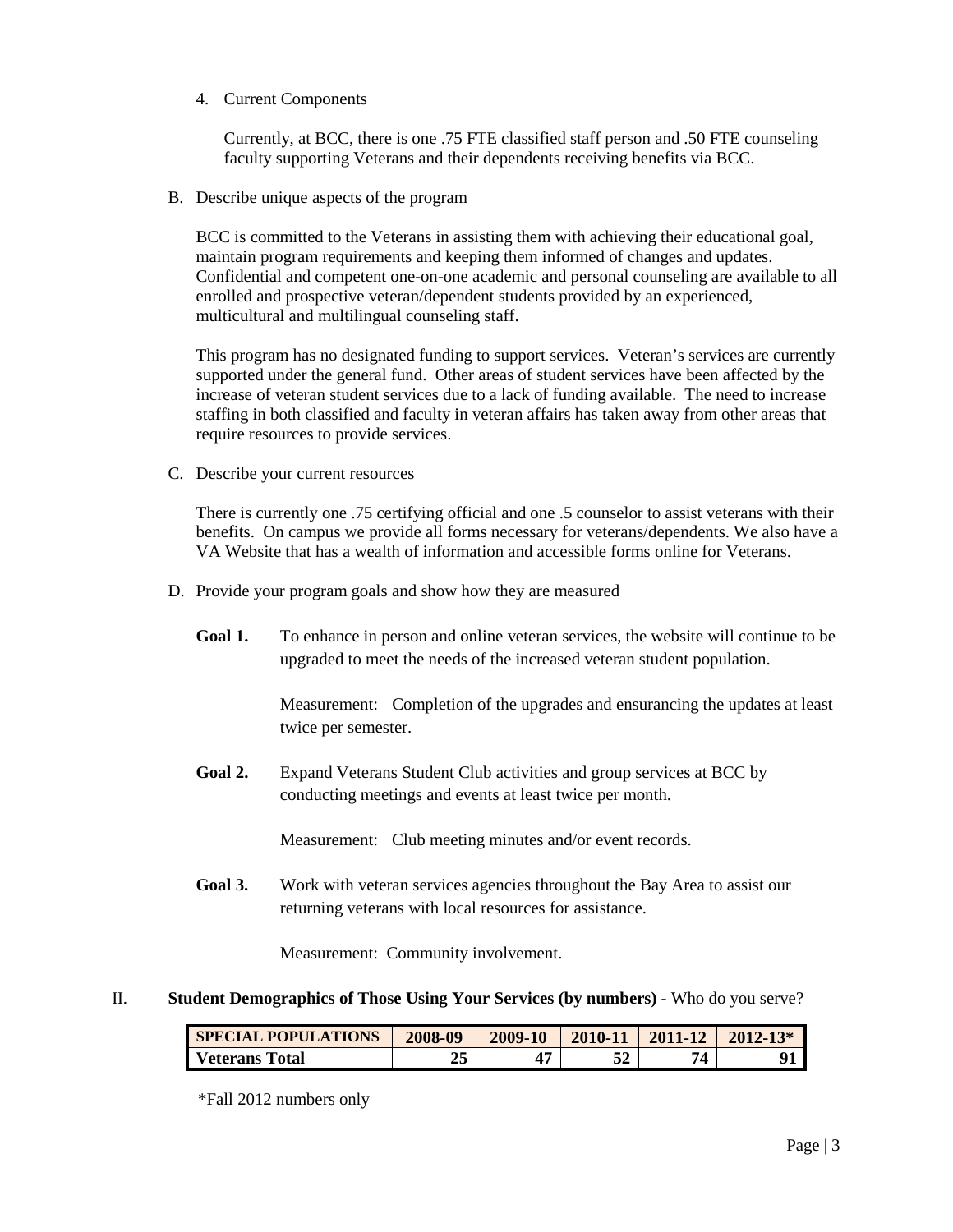#### **III. Student Performance and Feedback**

| <b>Term</b>      | Head-<br>count | <b>Census</b><br><b>Enrollment</b> | <b>Total</b><br><b>Graded</b> | <b>Retained</b> | % Retention | <b>Success</b> | % Success |
|------------------|----------------|------------------------------------|-------------------------------|-----------------|-------------|----------------|-----------|
| <b>Fall 2009</b> | 19             | 46                                 | 44                            | 36              | 78.3%       | 26             | 59.1%     |
| <b>Fall 2010</b> | 43             | 117                                | 10                            | 89              | 76.1%       | 80             | 72.7%     |
| <b>Fall 2011</b> | 75             | 182                                | 173                           | l 46            | 80.2%       | 126            | 72.8%     |

Active veteran's success and retention rates at Berkeley City College

 Persistence rate is defined as the percentage of students enrolled in at least one class at the college at fall census of the cohort year who were then enrolled in at least one class on the following opening day in District.

| <b>College</b> | Fall 09 | Fall 10 | <b>Persistence</b><br>Rate | Fall 10 | Fall 11 | <b>Persistence</b><br>Rate | Fall 11 | Fall 12 | <b>Persistence</b><br>Rate |
|----------------|---------|---------|----------------------------|---------|---------|----------------------------|---------|---------|----------------------------|
| Alameda        | 42      | 29      | 69.0%                      | 66      | 41      | 62.1%                      |         | 43      | 55.8%                      |
| Laney          | 58      | 35      | 60.3%                      | 78      | 47      | 60.3%                      | .16     | 70      | 60.3%                      |
| Merritt        |         |         | 55.6%                      | 19      | 10      | 52.6%                      | 19      | 13      | 68.4%                      |
| <b>BCC</b>     | 19      |         | 89.5%                      | 43      | 34      | 79.1%                      | 76      | 39      | 51.3%                      |

All active Veteran Awards (AA = Associate in Arts degree, AS = Associate in Science degree,  $CA =$  Certificate of Achievement,  $CC =$  Certificate of Completion, and  $CP =$  Certificate of Proficiency

| <b>College</b> | AA                | <b>AS</b> | $\mathbb{C}\mathbf{A}$ | CC           | $\overline{\mathbf{CP}}$ | <b>Total</b> |
|----------------|-------------------|-----------|------------------------|--------------|--------------------------|--------------|
| Berkeley       |                   |           |                        |              |                          |              |
| Alameda        | $\sqrt{2}$<br>⊥ ∠ |           |                        | ∠            |                          |              |
| Laney          |                   |           |                        | $\mathbf{2}$ |                          | 29           |
| Merritt        | J                 |           |                        |              |                          |              |
| <b>Total</b>   | 30                |           |                        | 15           | ັ                        | 58           |

BCC Veteran services will continue to enhance the program through student learning outcome (SLO) and services area outcome (SAO), using SLO/SAO assessment findings to provide feedback to this services.

#### **IV. Program Effectiveness**

- A. Interdepartmental/Program/Campus Collaboration
	- 1. How does the unit (and committees in which unit participates) support other administrative, student services and academic units in the college?

Currently, the VA Program works collaboratively with various other student services departments. The students in the VA Program are also part of EOPS, DSPS and PACE Programs. The veterans' affairs program supports a variety of administrative, student services and academic units in the college. The certifying officials are liaisons with the student services and administrative units, attending regular monthly meetings. VA Workshops/Conferences occur various times during the year that is not always available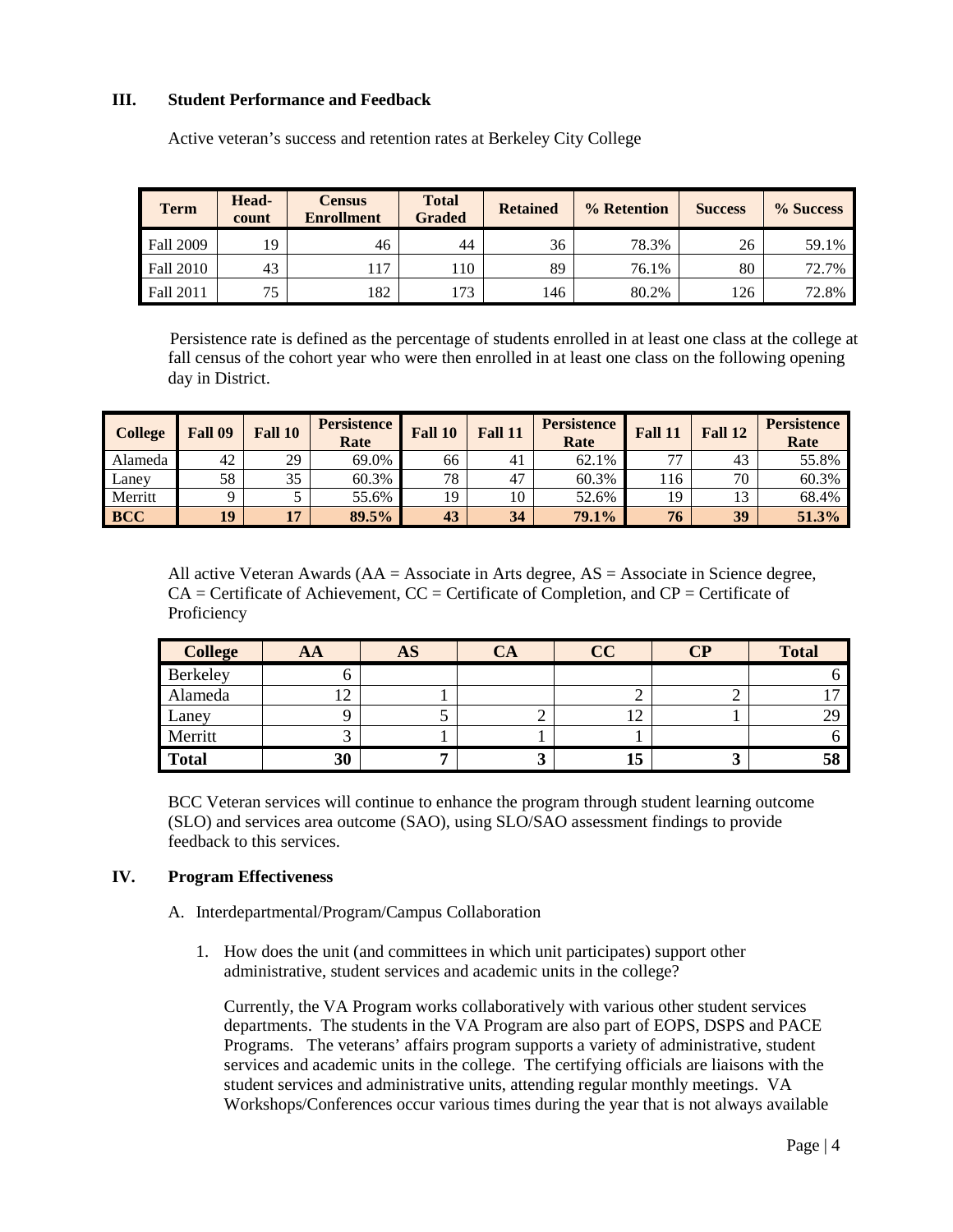in our area; but we are pro-active in obtaining the literature from those workshops/conferences in order to say up-to-date.

1. Quantity of program/department/service delivered (student utilization of services and student engagement)

|                       | 30/33                                                                                                                                                                                                                                                       | 31             | 35 | 1606/<br>1607  | <b>VRAP</b>              | <b>Academic</b><br><b>Term Totals</b> |  |  |  |
|-----------------------|-------------------------------------------------------------------------------------------------------------------------------------------------------------------------------------------------------------------------------------------------------------|----------------|----|----------------|--------------------------|---------------------------------------|--|--|--|
| 2008-09               | 25                                                                                                                                                                                                                                                          |                | 8  | $\mathfrak{D}$ | n/a                      | 36                                    |  |  |  |
| 2009-10               | 30                                                                                                                                                                                                                                                          |                | 14 | $\mathfrak{D}$ | n/a                      | 47                                    |  |  |  |
| 2010-11               | 39                                                                                                                                                                                                                                                          |                | 10 | $\mathfrak{D}$ | n/a                      | 52                                    |  |  |  |
| $2011 - 12$           | 59                                                                                                                                                                                                                                                          |                | 13 |                | n/a                      | 74                                    |  |  |  |
| $2012 - 13*$          | 63                                                                                                                                                                                                                                                          | $\overline{c}$ | 17 | 5              | $\overline{\phantom{0}}$ | 91                                    |  |  |  |
| <b>Chapter Totals</b> | 5<br>62<br>12<br>216<br>6                                                                                                                                                                                                                                   |                |    |                |                          |                                       |  |  |  |
| LEGEND:               | Chapter $30/33$ = Veteran (all branches)<br>Chapter $31 = Vocational Rehabilitation$ Veteran<br>Chapter $35 =$ Veteran Dependent<br>Chapter $1606/1607$ = Active Duty/Veteran Reserves<br>$VRAP = Veteran Retraining Assistance Program (initiated 7/1/12)$ |                |    |                |                          |                                       |  |  |  |

How many veteran students do you serve (unduplicated)?

*\*Spring 2012 not included in totals*

The veterans' affairs department serves less than 1% of the entire population of BCC. There were 7,436 students enrolled at BCC in fall semester of 2010.

2. How many appointments/contacts with students do you have on any given day?

The highest volumes of contacts usually occur during the peak periods during the year. The VA counselor could be scheduled to meet with five to six students for appointments. Appointments are typically 30 to 60 minutes sessions, depending on the needs of the students. During peak registration periods, it is not uncommon for a counselor to meet with four to six students an hour for a 10-15 minute drop-in appointment. During this brief drop-in appointment, students are encouraged to schedule a follow up appointment to develop their Student Educational Pans and review their VA file. The Veteran's Affairs Coordinator/Certifying Official meets with veteran students on a daily basis.

## **V. Service Area Outcomes**

The veterans' affairs department has developed student learning outcomes that reflect the goals of the department and Berkeley City College's institutional goals.

VA program's SLO is published online at [http://www.berkeleycitycollege.edu/wp/student\\_service\\_programs/files/2011/08/Veterans-](http://www.berkeleycitycollege.edu/wp/student_service_programs/files/2011/08/Veterans-Program-SLO-2010-11.pdf)[Program-SLO-2010-11.pdf](http://www.berkeleycitycollege.edu/wp/student_service_programs/files/2011/08/Veterans-Program-SLO-2010-11.pdf)

BCC VA Office has been administering the SLO survey online. Findings will be analyzed, reported and shared widely. Recommendations will be developed based upon SLO assessment findings for future program improvement.

## **VI. ACTION PLAN: Using the results of the data collected and discussed in this program review, identify:**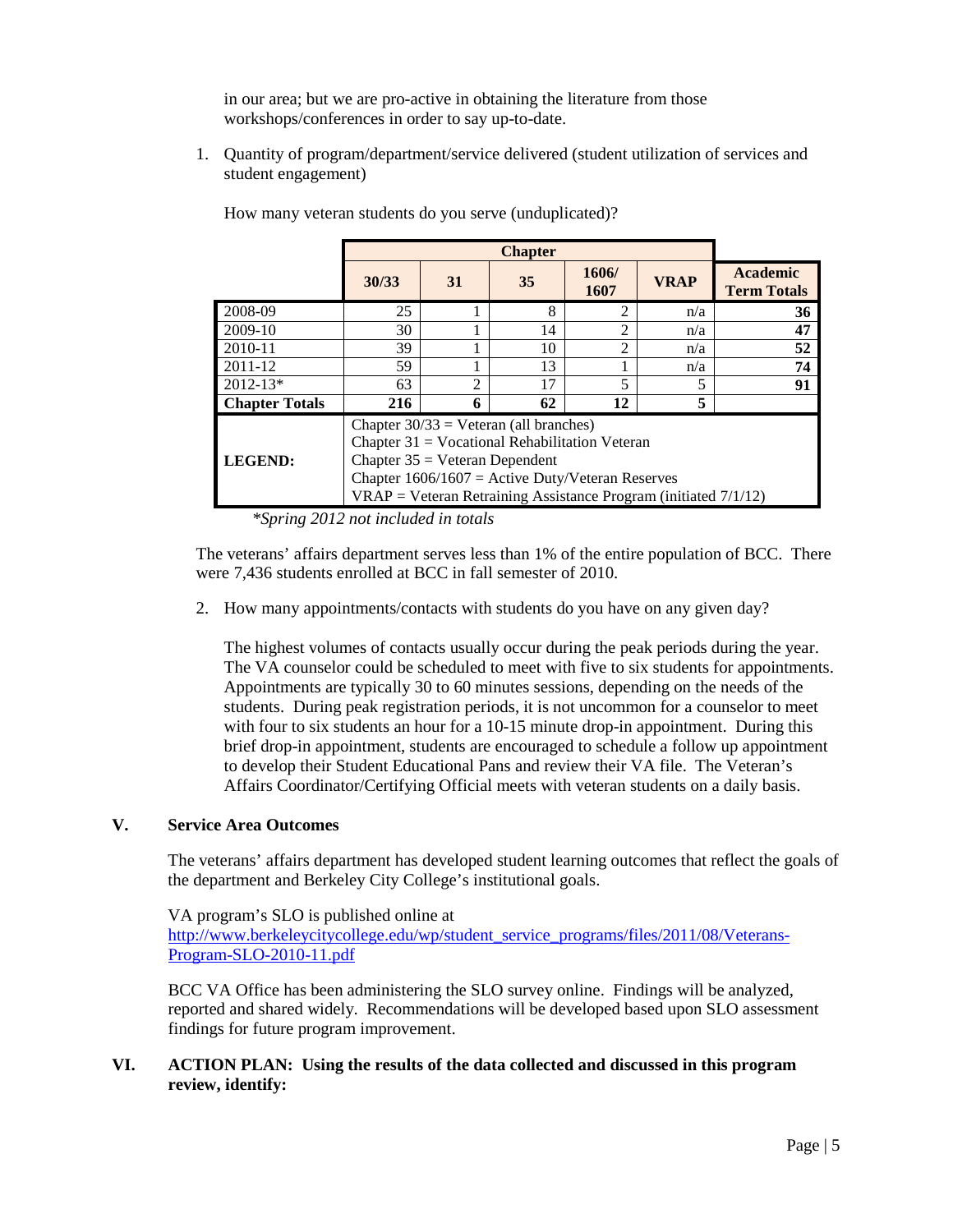- A. The future needs of the program/service area.
	- Financial Need a specifically designated funding: The immediate needs of the program revolve around insufficient resources and the consequent lack of funding for faculty, staff and program activities. The lack of funding available for this program is the main reason it is a part-time function of other full-time staff. Ideally, we would like to see a veteran center on campus that can support the veterans/dependents with all VA resources available for them. In order to provide equitable access to BCC veteran students, specially designated funds are urgently needed. There are no categorical or specific funds for veteran students and with the end of the war we anticipate enrollment to significantly increase. Our resources from the general fund are diminishing.
	- Personnel Needs 1 FTE Veteran Certifying Official, and .5 Veteran Counselor, and .5 psychological counselor: Should this program receive funding, both access to the program and increased success of more veteran students at BCC could be achieved. For example, an increase in faculty and/or staff could allow the program to monitor and intervene in support of students' persistence and retention more intensively.
	- Facility/Equipment Needs: A designated area on campus where Veterans/dependents can go and obtain all necessary information pertaining to their educational benefits as well as other benefits. Centralized filing system for easy access to our veteran's files for both coordinators and counselors.
	- Technology Needs: Automated SARS calling service and one VA laptop computer.
- B. The following are action plans which are needed to be initiated to provide increased support to student success:
	- Training for coordinators and counselors related to new veteran programs, including Post/911 and VRAP.
	- Intervention Programs: Intervention programs need to be intensified to increase the monitoring and support of veteran students. We also need to retain the services of a psychological counselor not only for the veteran population, but for all students of BCC. Currently, our veterans who are in the PSSD program rely on that counselor for support or are referred out to the city/county mental health services.
	- Veteran Application Process: Streamline the application process by providing tools to enroll in VONAPP online through the Berkeley City College website. Some veteran student's who have recently been discharged from the service, need assistance to apply for their benefits. BCC is hoping to provide clear instructions and online assistance for these students to apply for their benefits.
	- BCC Veteran's Webpage: Continue to update and enhance the Veteran's Affairs webpage on the BCC website to ensure a "user-friendly" environment.
	- BCC Veteran's Club: Continue to develop and strengthen the Veteran's Club at the college to assist both our veterans and their dependents in the local community. The Veteran's Club sponsors many activities bringing attention to the needs of our returning veterans, such as college transfer workshops, community resources and support groups for veterans and their families, as well as bringing attention to the significance of our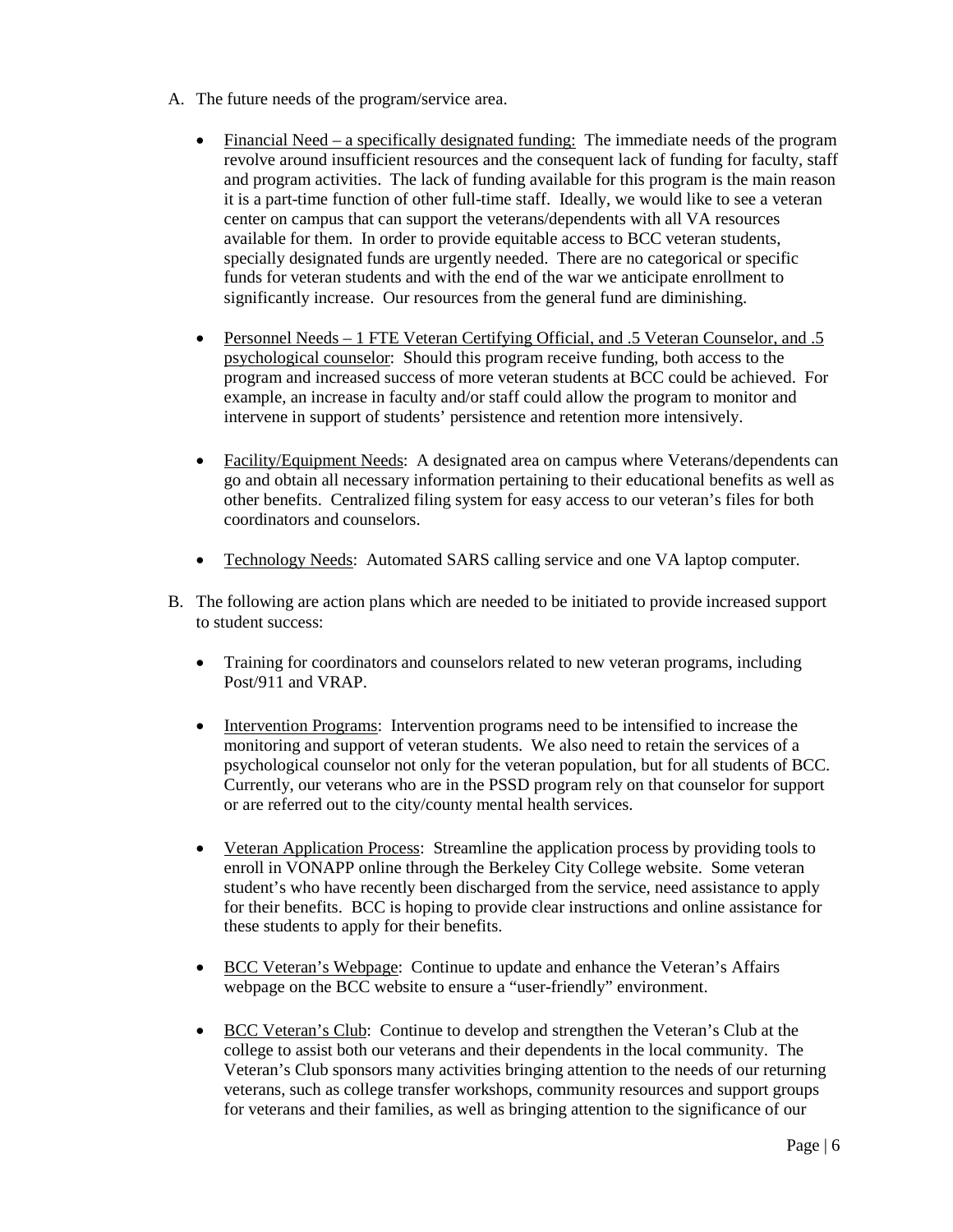National holidays, including Veteran's Day and Memorial Day.

- C. The future goals and methods of assessment of the program/service area, including student learning outcomes service area outcomes
	- Expand outreach strategies to the veterans and their dependents to make them aware of the educational benefits available to them.
	- The program will continue to assess the quality and delivery methods of its services as it implements programs and activities in fulfilling its mission of enrolling, graduating and transferring an increasing number of veteran/dependent students, student learning outcomes assessments and student satisfaction levels.
	- Veterans or their dependents may never reach the classroom without encouragement from coordinators/counselors.
	- Veteran students may prematurely leave the classroom without VA coordinator/ counseling support.
	- Students may never identify their academic goals without VA counseling support and expertise.
	- At-risk Veteran students or dependents may not receive referrals to community resources that would allow them to remain in school.
- D. The strategies and actions to be taken by the program/service area over the next six years to strengthen the program and meet the strategic goals of the program and the college
	- Offer VA Workshops/Orientations at the beginning of each semester. VA coordinator and VA Counselor will provide a workshop for new veteran students planning to enroll at the BCC two weeks prior to each semester. Workshop will provide information on how to receive their veteran benefits, how they are applied each semester and requirements of participating and continuing in the program. Follow up appointments will be provided to each student four to six weeks after the semester begins to ensure that the students are on track and address any difficulties they may be facing.
	- Ensure that each continuing VA student has an appointment with the VA counselor each semester to keep them on track of their student education plans.
	- Encourage participation in the BCC Veteran's Club and Associated Student Body.
	- Arrange a workshop with the BCC Transfer and Career center for VA students to receive personal assistance in selecting transfer schools and/or receiving information on their career choice.
- E. The support needed by the program/service area in order to address issues resulting from the self-study.
	- BCC is projected to experience continued growth, and as the veteran student population increases, and more students attend community college as a pathway to a four-year college or university, the program will most likely need to expand its current staffing and